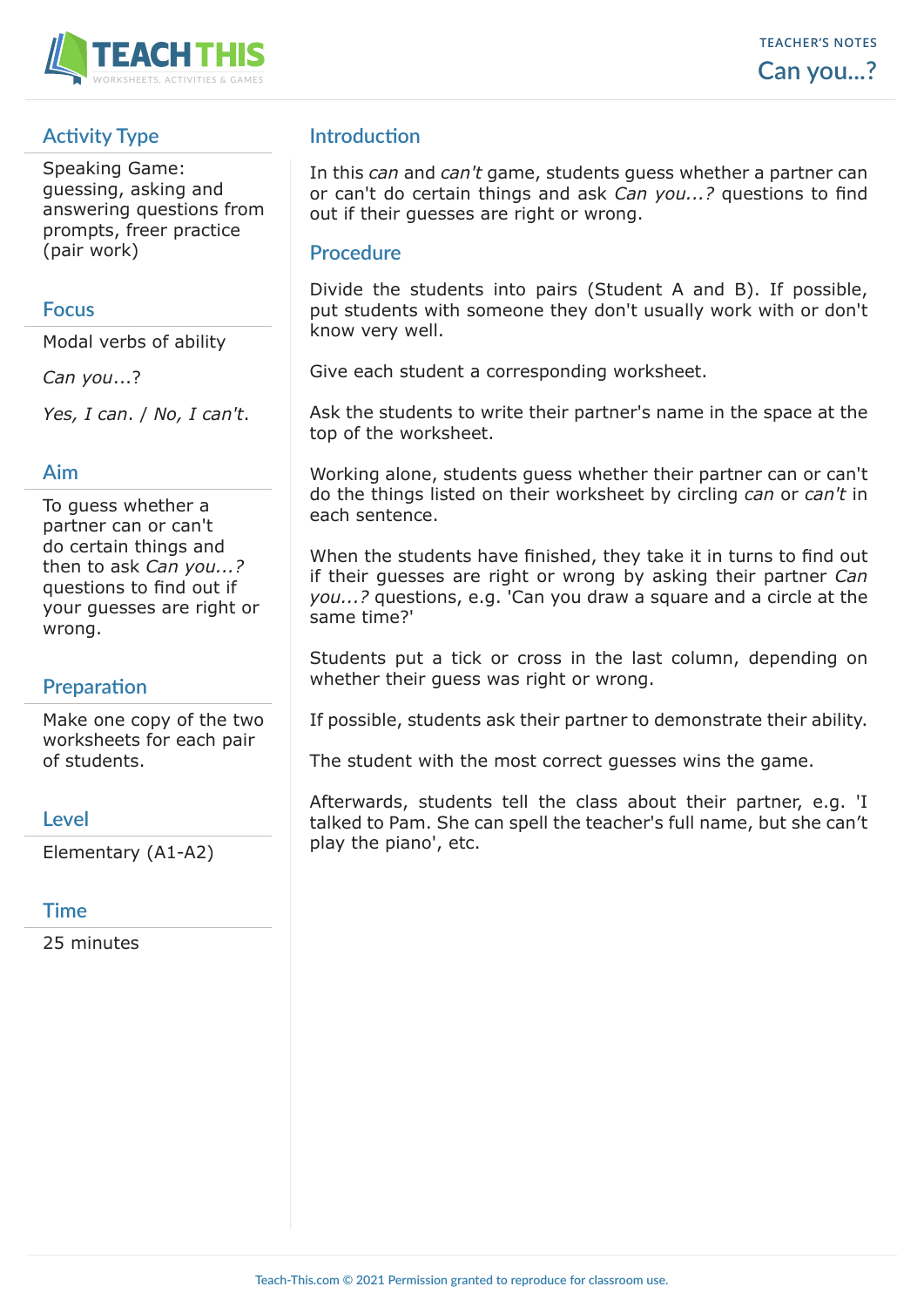

# **Student A**

| <b>Partner's name:</b>                                                         | $\checkmark$ / $\checkmark$ |
|--------------------------------------------------------------------------------|-----------------------------|
| 1. My partner can / can't draw a square and a circle at the same time.         |                             |
| 2. My partner can / can't ride a horse.                                        |                             |
| 3. My partner can / can't say 'goodbye' in five languages.                     |                             |
| 4. My partner can / can't drive a car.                                         |                             |
| 5. My partner can / can't swim 100 metres.                                     |                             |
| 6. My partner can / can't cook well.                                           |                             |
| 7. My partner can / can't add 143 to 89 without writing anything (answer 232). |                             |
| 8. My partner can / can't say the months of the year backwards.                |                             |
| 9. My partner can / can't name six countries in Europe.                        |                             |
| 10. My partner can / can't play a musical instrument.                          |                             |